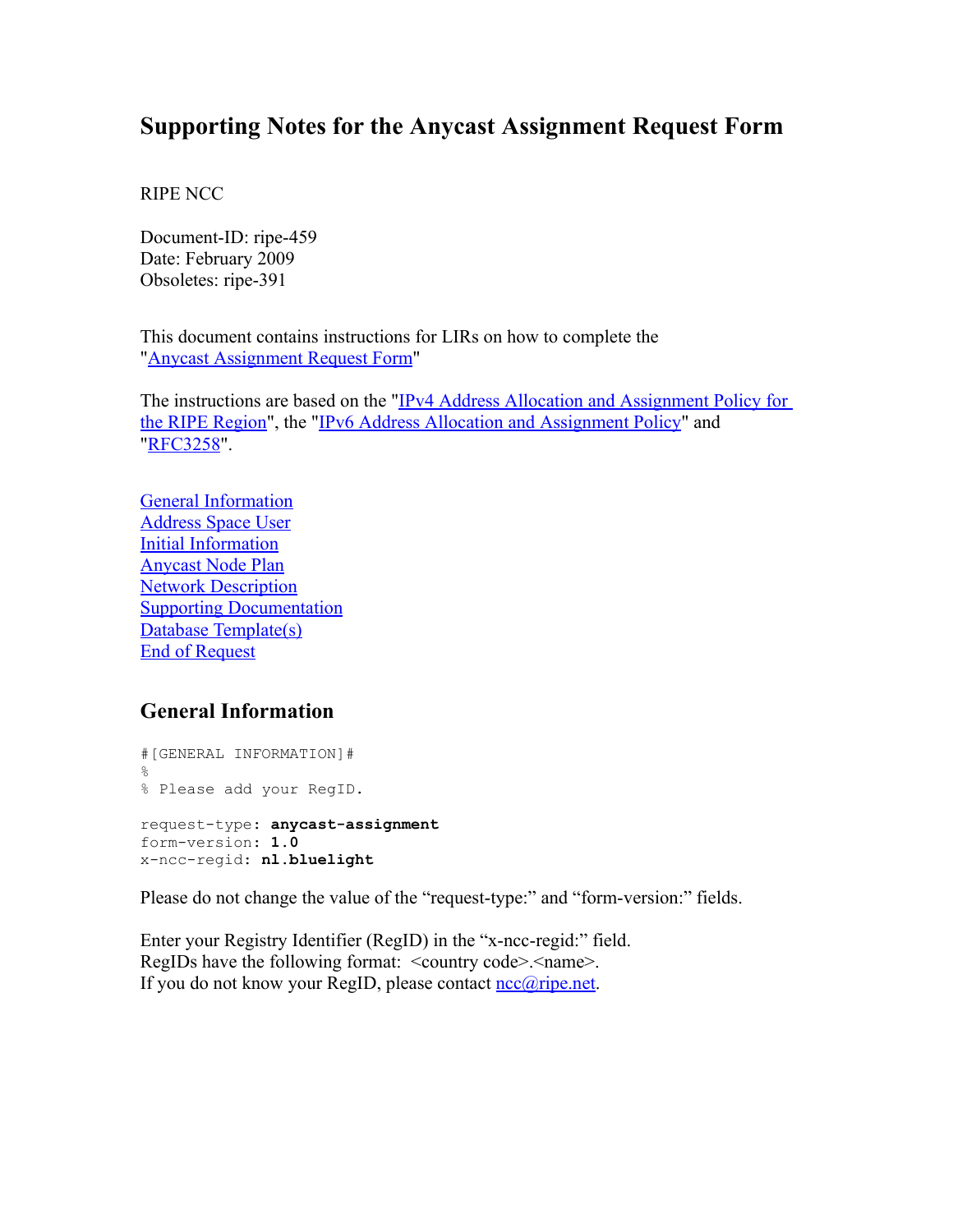## <span id="page-1-0"></span>**Address Space User**

```
#[ADDRESS SPACE USER]#
\approx% Is this request being sent by a sponsoring LIR on behalf of an
% End User? (Yes/No)
end-user-of-sponsoring-lir: Yes
% If yes, please confirm that the "End User Assignment Agreement"
% contains all of the elements listed in paragraph 2.0 of
% "Contractual Requirements for Provider Independent Resource Holders
% in the RIPE NCC Service Region".(Yes/No)
confirmation: Yes
% Which TLD operator will use the requested address space?
legal-organisation-name: North Santa NIC
tld(s): com biz nn
organisation-location: Santa City, NN
website-if-available: http://www.ns-nic.nn
% Does this End User already have address space in use for
% anycast? (Yes/No)
space-available: No
 % Will the End User return any address space?
address-space-returned:
```
If you are an LIR sending this request on behalf of an End User, you should answer 'Yes' in the "end-user-of-sponsoring-lir" field.

If you answered "Yes" you should also confirm that all of the elements of paragraph 2.0 of "Contractual Requirements for Provider Independent Resource Holders in the RIPE NCC Service Region" are listed in the 'End User Assignment Agreement' that is signed by the End User and the sponsoring LIR. Anycast assignments can only be made to End Users if there is a signed 'End User Assignment Agreement' between the sponsoring LIR and the End User.

You can find an example agreement at [http://www.ripe.net/ripe/docs/lir-end-user](http://www.ripe.net/ripe/docs/lir-end-user-agreement.html)[agreement.html.](http://www.ripe.net/ripe/docs/lir-end-user-agreement.html)

You can send us an agreement in your local language or use the English version.

If this request is sent by a Direct Assignment User, you answer "No" to the above two questions. Direct Assignment Users have already signed an 'End User Assignment Agreement' with the RIPE NCC. If the request is for an LIR, you should also answer with "No".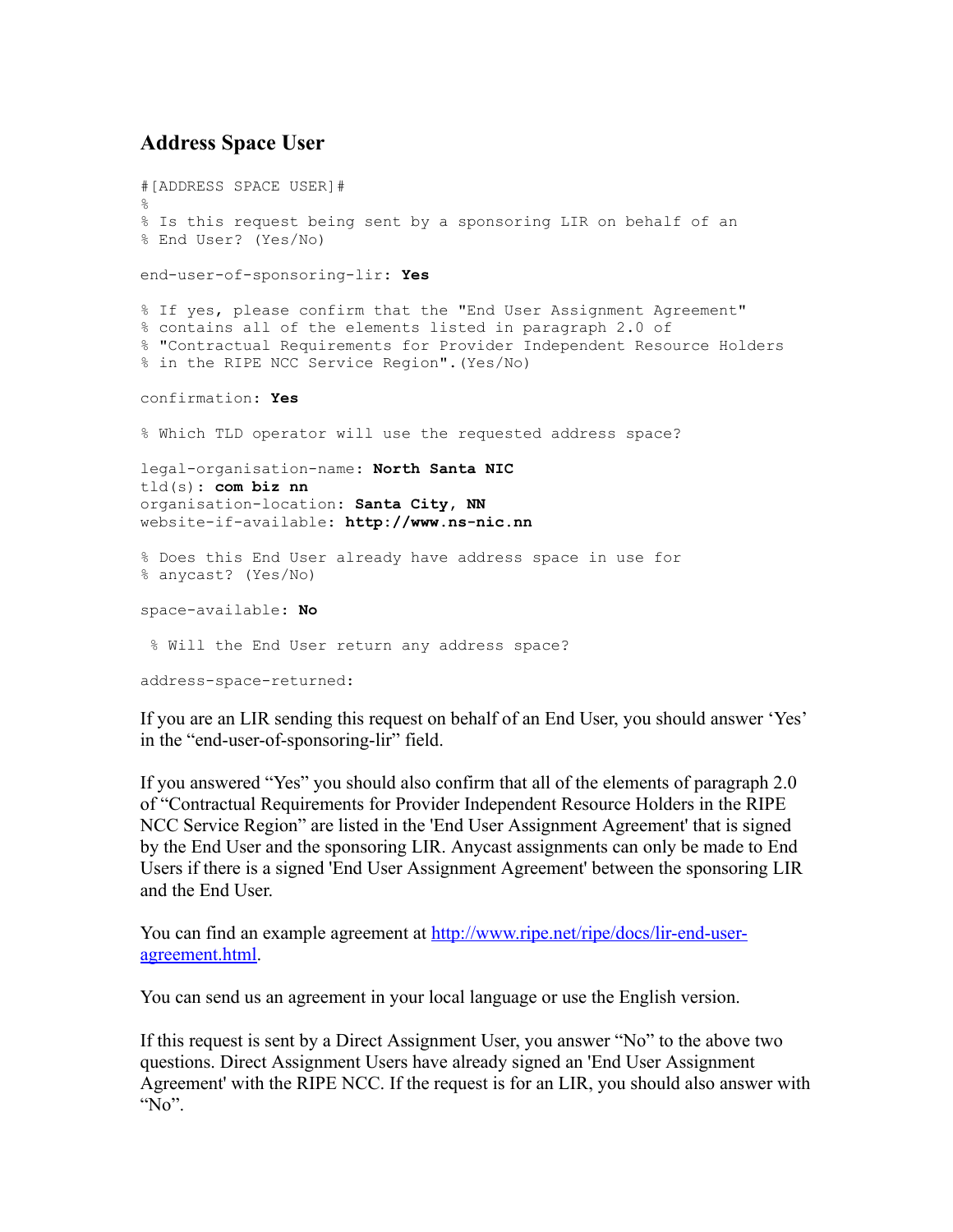Enter the legal name of the organisation that will use the anycast assignment in the "legal-organisation-name:" field and list all of their TLDs (Top-Level Domains) in the "tld(s):" field.

Enter the primary location of the organisation in the "organisation-location:" field and, if they have a website, enter the URL in the "website-if-available:" field.

If the End User already has address space in use for anycast, list this in the "spaceavailable:" field.

If there is any address space assigned to the End User that they will return, list each prefix in separate "address-space-returned:" fields.

The expected time for renumbering is three months. You can use the following syntax:  $\langle x.x.x.x/xx \rangle$  to  $\langle$ which LIR/ISP $>$  in  $\langle$  time period $>$  for this field.

### <span id="page-2-0"></span>**Initial Information**

```
#[INITIAL INFORMATION]#
%
% Does the End User accept the policies on anycast assignments?
% http://www.ripe.net/ripe/docs/ipv4-policies.html
% http://www.ripe.net/ripe/docs/ipv6policy.html (Yes/No)
confirmation: Yes
% Can the End User's TLD nameserver set pass the "IANA
% Administrative Procedure for Root Zone Name Server Delegation
% and Glue Data" without using anycast technology?
% http://www.iana.org/procedures/delegation-data.html (Yes/No)
iana-procedure: No
% Is the End User requesting an IPv4 assignment, an IPv6
% assignment, or both? (IPv4/IPv6/Both)
ip-version: Both
% If the End User is requesting an IPv4 assignment, will the TLD
% nameserver set apply anycasting as described in RFC3258?
% http://www.ietf.org/rfc/rfc3258.txt (Yes/No)
rfc3258: Yes
```
The End User must read the IPv4 Address Allocation and [Assignment](http://www.ripe.net/ripe/docs/ipv4-policies.html) Policies and/or the IPv6 Address Allocation and [Assignment](http://www.ripe.net/ripe/docs/ipv6-policy.html) Policy, and in particular the sections that refer to anycast assignments. Enter 'yes' in the "confirmation:" field if the End User agrees to follow these policies.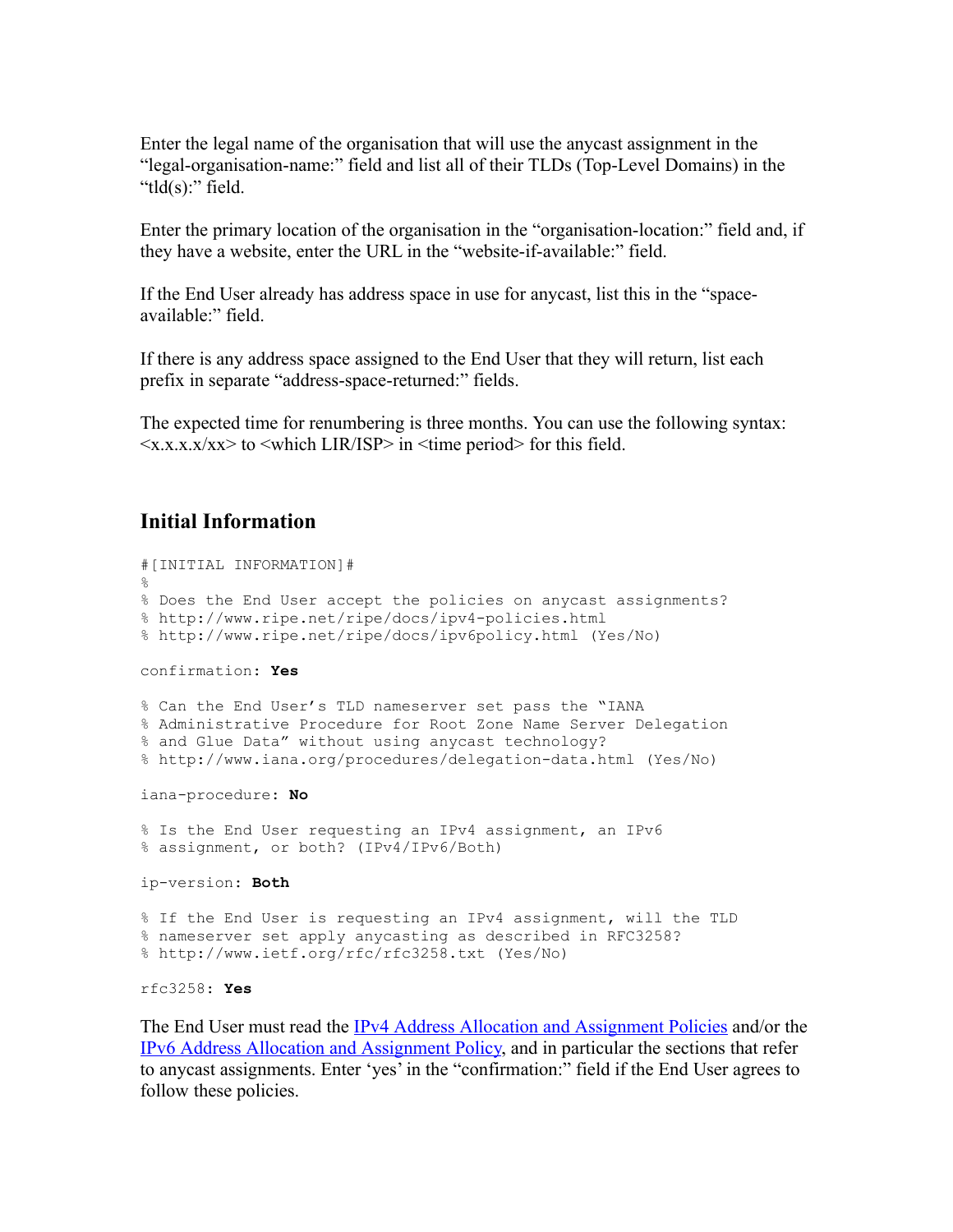You must check if the End User needs to use anycast technology in order to pass the IANA [Administrative](http://www.iana.org/procedures/delegation-data.html) Procedure for Name Server Delegation and Glue Data.

If they can do this without using an anycast assignment, enter 'yes' in the "ianaprocedure:" field.

We need to know whether the End User would like us (RIPE NCC) to make an IPv4 assignment or an IPv6 assignment. If they need both, enter 'Both' in the "ip-version:" field and make any additional comments in the "Network Description" section.

If the End User is requesting an IPv4 assignment, please check that their TLD nameserver set conforms to the practices outlined in [RFC3258.](http://www.ietf.org/rfc/rfc3258.txt)

#### <span id="page-3-1"></span>**Anycast Node Plan**

```
#[ANYCAST NODE PLAN]#
%
% Which anycast nodes will be used?
\approx% Node Name Peers Location
ode: Z-root Santa see Network Descr. Santa City IX
node: Z-root Rudolf see Network Descr. Rudolf Town IX
node:
number-of-nodes: 2
```
The anycast Node Plan shows how the End User will use the requested address space.

You can repeat the "node" row as many times as needed.

Delete any empty "node:" fields before you send the request.

In the "Node Name" column, enter the name of each node.

In the "Peers" column, enter the AS Numbers of the peers for each node.

In the "Location" column, enter the primary location of the node.

If needed, you can write more detailed descriptions of any of the fields in the "Network Description" section.

#### <span id="page-3-0"></span>**Network Description**

#[NETWORK DESCRIPTION]#

% Please add more information if you think it will help us understand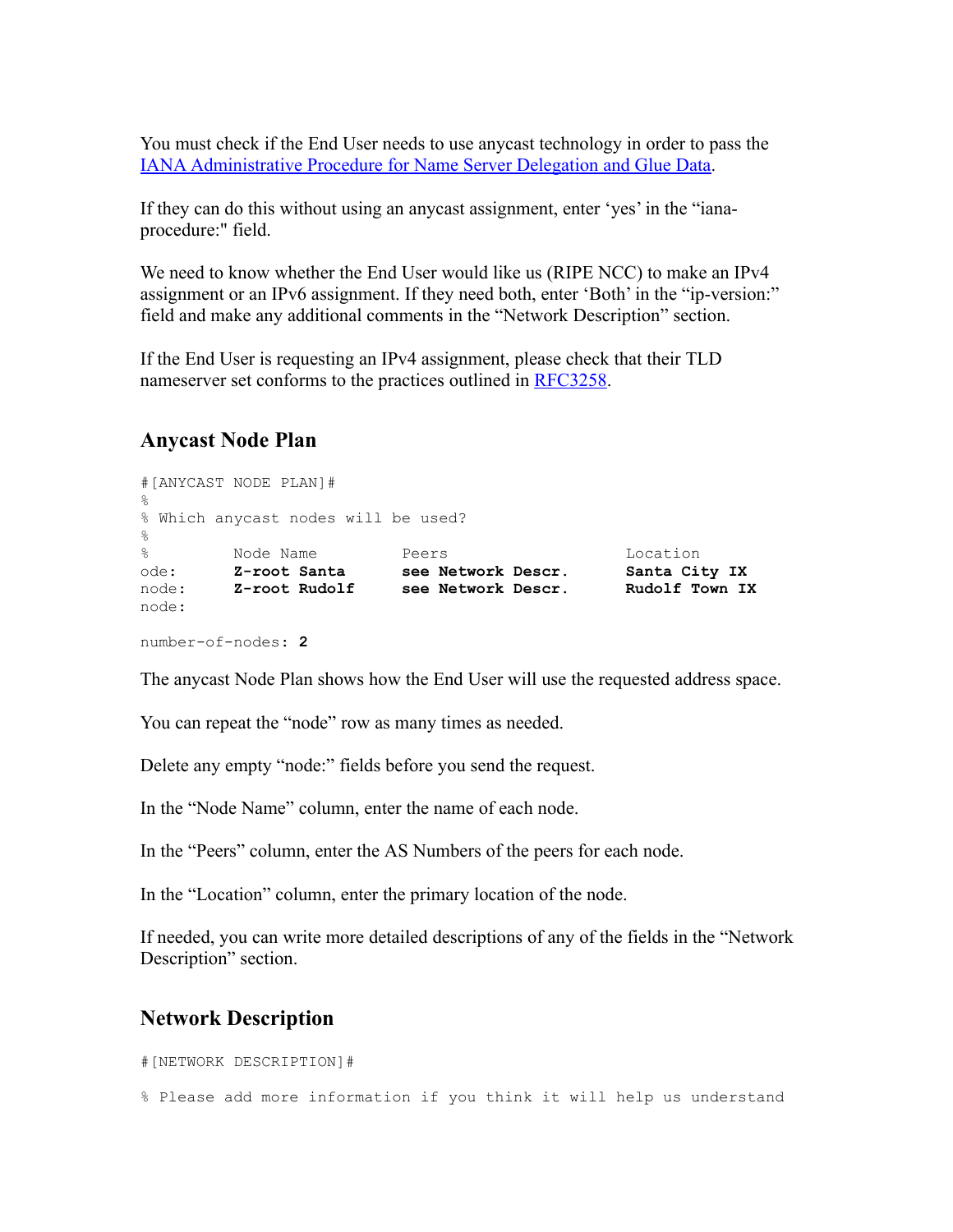% this request.

**We plan to provide anycasting from Santa City and Rudolf Town. The peers at Santa City IX are listed at http://www.scix.nn/peers and the peers at Rudolf Town IX are listed at http://www.rtix.nn/peers.**

You can use this space for additional information that you think will be helpful for us when we evaluate your request.

A clearer understanding of the End User's addressing needs can help us to evaluate your request more quickly.

## <span id="page-4-1"></span>**Supporting Documentation**

```
#[SUPPORTING DOCUMENTATION]#
\approx% If this request being sent by a sponsoring LIR on behalf of an
% End User, please attach a copy of the signed "End User
% Assignment Agreement" and the company registration papers of the
% End User.
% You can also attach a network diagram or other supporting
documentation.
\approx% Have you attached any files/documents to this request? (Yes/No)
file-attached: Yes
```
For each anycast assignment that is requested through a sponsoring LIR for an End User, we need to receive a copy of 'End User Assignment Agreement' and the company registration papers of the End User.

If this request is for an LIR or a "Direct Assignment User", you do not have to attach a copy of 'End User Assignment Agreement' and company registration papers.

A network diagram (topology map) can help us to understand the set-up of the network and its addressing needs.

## <span id="page-4-0"></span>**Database Template(s)**

```
#[DATABASE TEMPLATES]#
% IPv4
% Please complete all of the fields below.
inetnum: <leave empty>
netname: NS-NIC
descr: North Santa NIC<br>country: NN
a<sub>escr</sub>.<br>country:
org: ORG-NSN3000-RIPE
admin-c: HOHO1-RIPE
tech-c: HOHO1-RIPE
```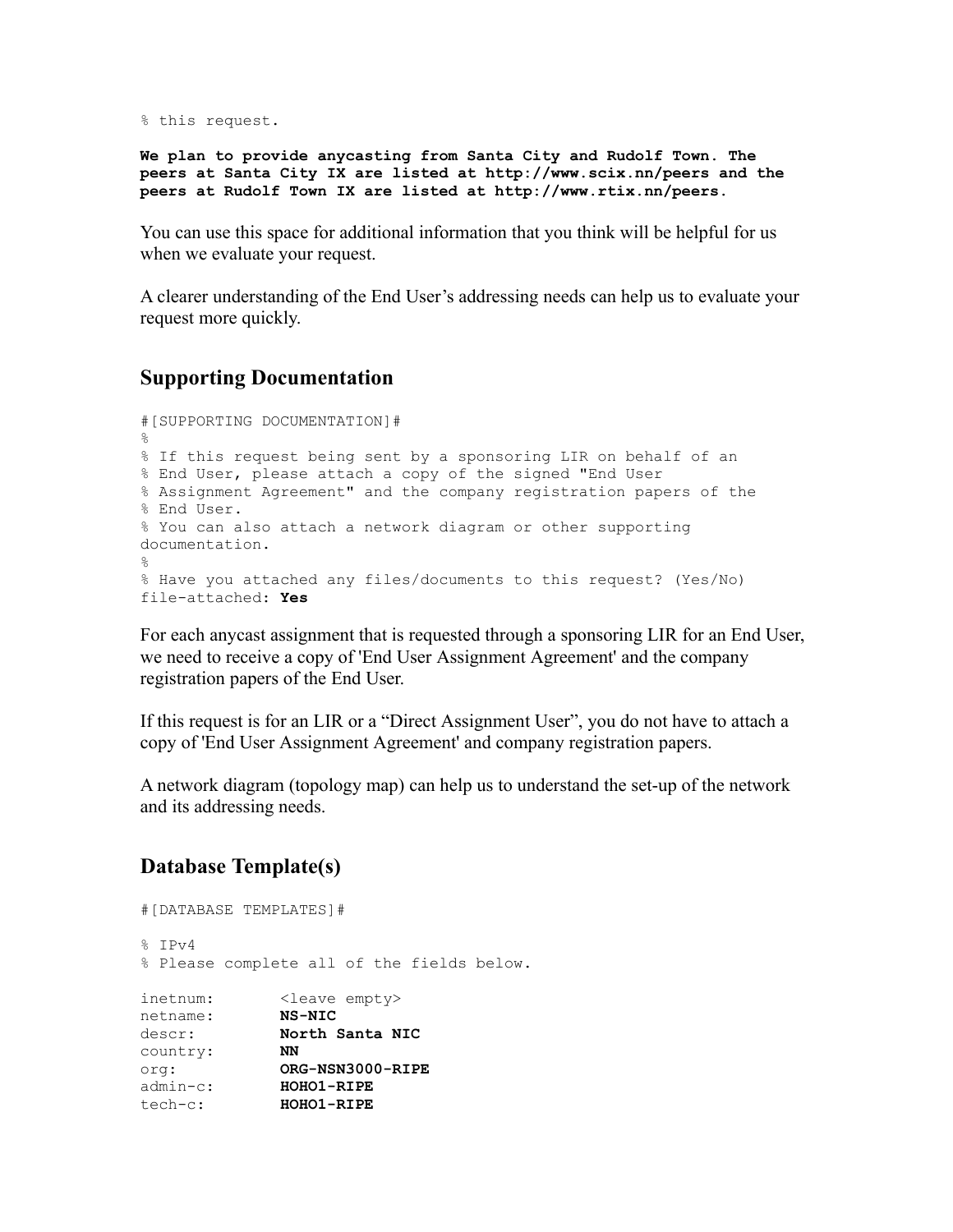```
status: ASSIGNED ANYCAST
mnt-by: RIPE-NCC-END-MNT
mnt-lower: RIPE-NCC-END-MNT
mnt-by: SANTA-MNT
mnt-routes: SANTA-MNT
mnt-domains: SANTA-MNT
changed: hostmaster@ripe.net
source:.......RIPE
% TPy6% Please complete all of the fields below.
inet6num: <leave empty>
netname: NS-NIC
descr: North Santa NIC
country: NN
org: ORG-NSN3000-RIPE
admin-c: HOHO1-RIPE
tech-c: HOHO1-RIPE
status: ASSIGNED ANYCAST
mnt-by: RIPE-NCC-END-MNT
mnt-lower: RIPE-NCC-END-MNT
mnt-by: SANTA-MNT
mnt-routes: SANTA-MNT
mnt-domains: SANTA-MNT
changed: hostmaster@ripe.net
source: RIPE
```
If the End User is requesting an IPv4 assignment and an IPv6 assignment, please complete both templates. You can repeat each template as many times as needed.

Leave the "inetnum:/inet6num:" field empty as we will choose the address range.

The "netname:" should be a short and descriptive name for the network and should reflect the organisation name of the End User.

Enter the End User's legal organisation name in the "descr:" field.

Use the ISO country code of the End User's location in the "country:" field. If the End User is multi-national, repeat the "country:" field as many times as needed.

Enter the org-ID of the End User's organisation object in the "org:" field. If they don't have an **organisation** object, you can create one for them using the LIR Portal [\(https://lirportal.ripe.net\)](https://lirportal.ripe.net/).

The nic-handle of the **role** or **person** object in the "admin-c:" field should reflect someone who is administratively responsible for the network.

The nic-handle of the **role** or **person** object in the "tech-c:" field should reflect someone who has technical knowledge of the network.